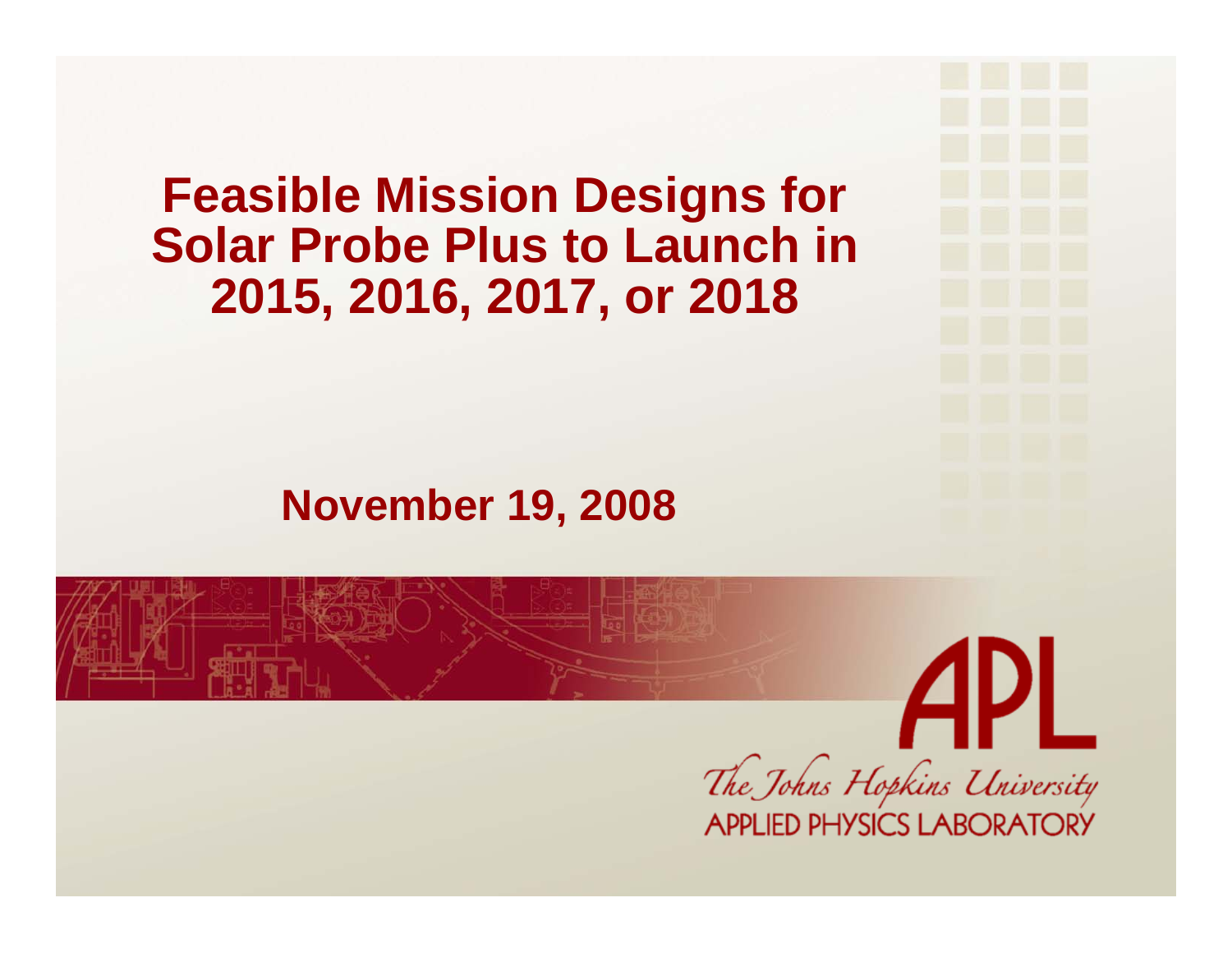#### **2007 Solar Probe Study & Mission Requirements**

**Trajectory study and mission design trades were conducted in the fall of 2007 aimed to develop a feasible mission design for Solar Probe under NASA's new direction and guidelines. The new program constraints and mission requirements include:**

- **No nuclear power source**
- **Perihelion distance less than 10 Rs\***
- $\mathcal{L}_{\mathcal{A}}$ **Three flybys with perihelion less than 10 Rs**
- П **Mission duration less than 10 years**
- $\mathcal{L}_{\mathcal{A}}$ **Launch time around 2015**
- **Total mission cost under \$750 Million**



\*Rs = Solar radius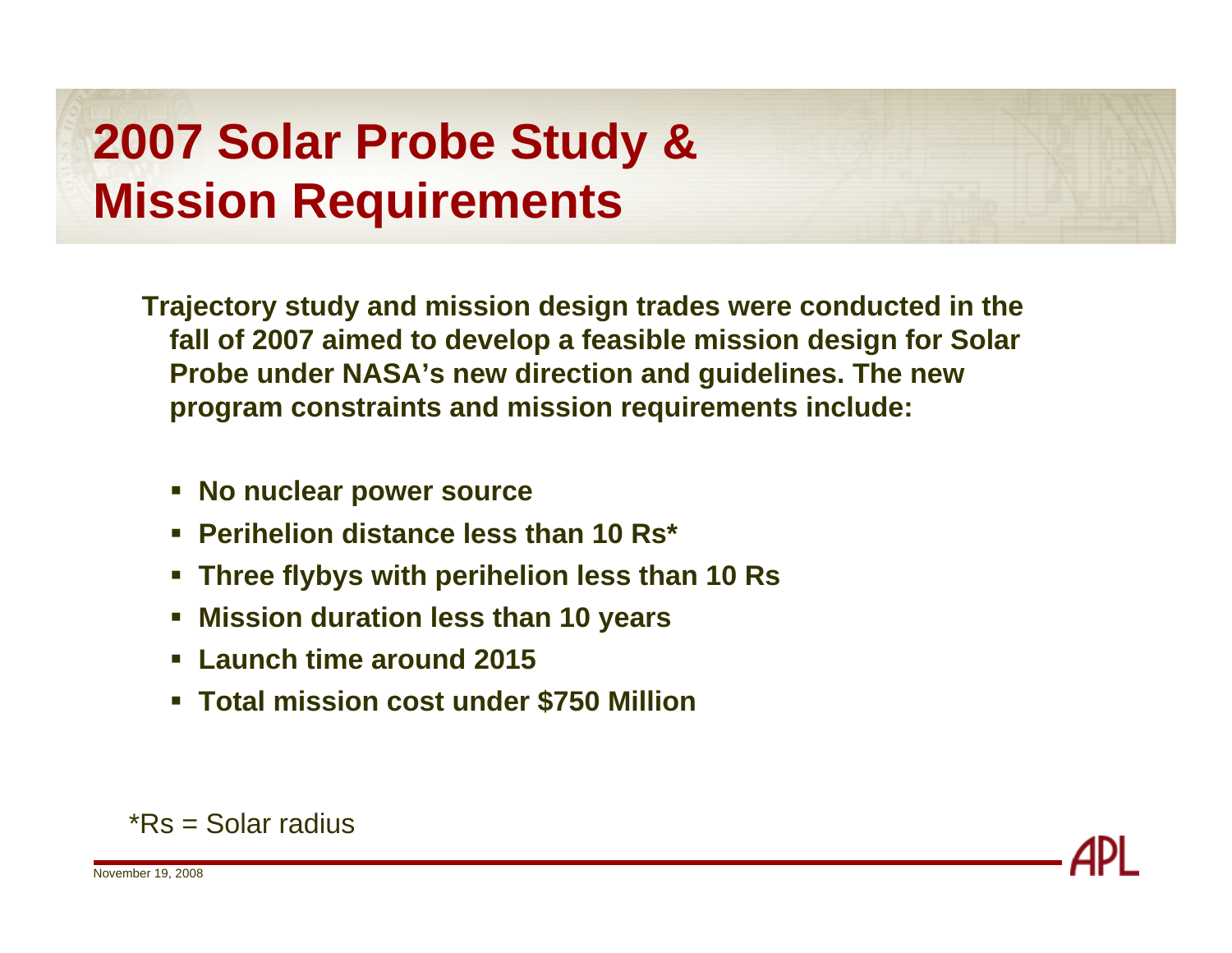#### **Various Trajectory Designs Representing Different Mission Concepts Developed**

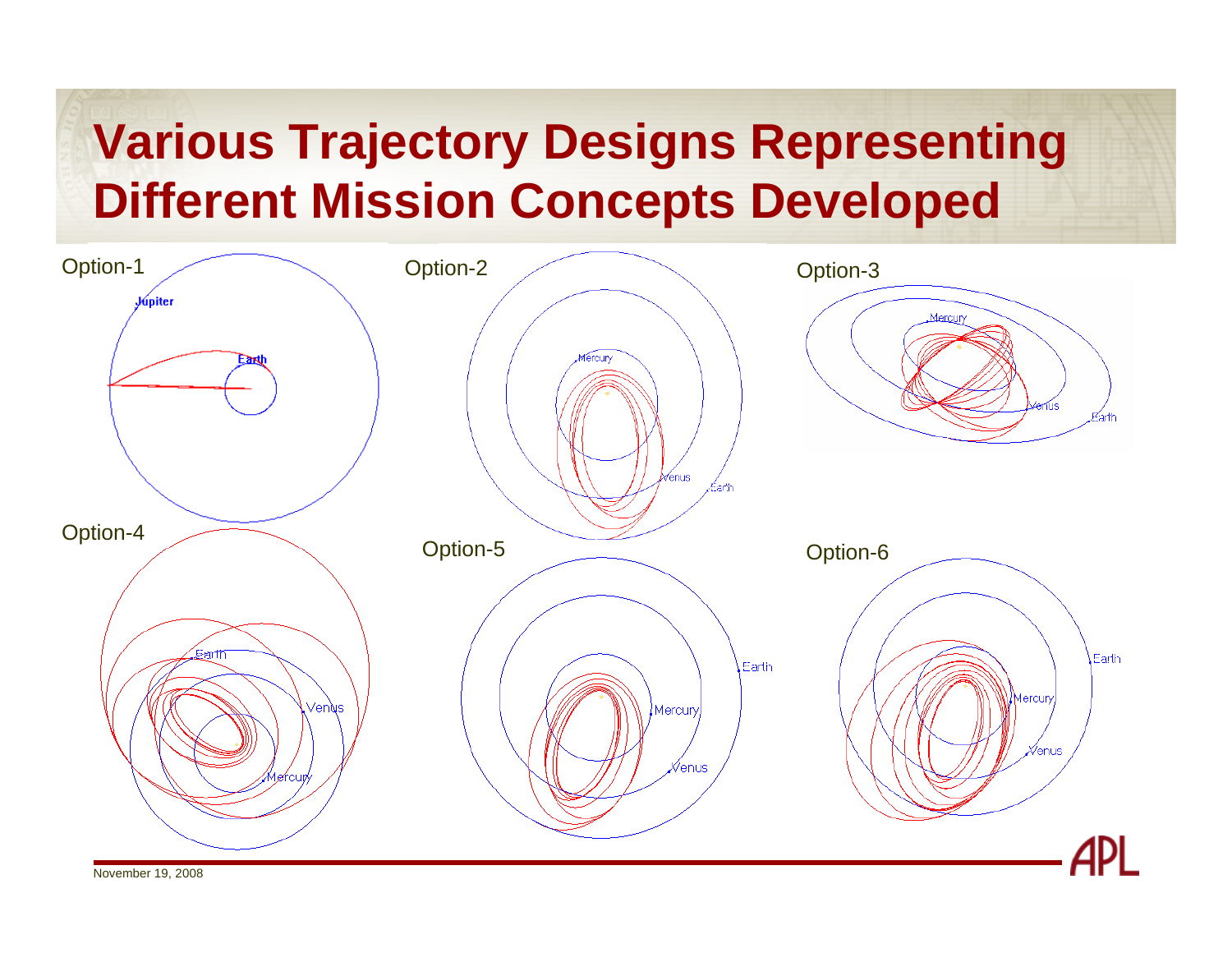#### **Characteristics of The Various Trajectory Types**

| <b>Trajectory Option</b> |                                         | <b>Option-1</b>                                                                                             | <b>Option-2</b>                                                                                   | <b>Option-3</b>                                                                                  | <b>Option-4</b>                                                                          | <b>Option5</b>                                                                                                                                              | <b>Option-6</b>                                                                                             |
|--------------------------|-----------------------------------------|-------------------------------------------------------------------------------------------------------------|---------------------------------------------------------------------------------------------------|--------------------------------------------------------------------------------------------------|------------------------------------------------------------------------------------------|-------------------------------------------------------------------------------------------------------------------------------------------------------------|-------------------------------------------------------------------------------------------------------------|
| Launch                   | <b>Date</b>                             | 11/20/2015                                                                                                  | 5/30/2015                                                                                         | 5/30/2015                                                                                        | 9/6/2014                                                                                 | 5/21/2015                                                                                                                                                   | 5/24/2015                                                                                                   |
|                          | $C3$ (km <sup>2</sup> /s <sup>2</sup> ) | 114                                                                                                         | 156                                                                                               | 156                                                                                              | 108                                                                                      | 158                                                                                                                                                         | 128                                                                                                         |
| <b>Trajectory</b>        | <b>Flybys</b><br><b>Deep Space</b>      | 1 Jupiter                                                                                                   | 5 Venus                                                                                           | 9 Venus                                                                                          | 3 Earth, 7<br><b>Venus</b>                                                               | <b>7 Venus</b>                                                                                                                                              | 1 Earth, 9 Venus                                                                                            |
|                          | Maneuver (AV)                           | <b>None</b>                                                                                                 | <b>None</b>                                                                                       | <b>None</b>                                                                                      | 1(232 m/s)                                                                               | <b>None</b>                                                                                                                                                 | 1(397 m/s)                                                                                                  |
|                          | <b>Max Aphelion (AU)</b>                | 5.56                                                                                                        | 1                                                                                                 | 1                                                                                                | 2.29                                                                                     | 1                                                                                                                                                           | 1.19                                                                                                        |
|                          | <b>Perihelion (Rs)</b>                  | 4                                                                                                           | 11.8                                                                                              | 39.8                                                                                             | 9.5                                                                                      | 9.5                                                                                                                                                         | 9                                                                                                           |
|                          | <b>Aphelion (AU)</b>                    | 5.56                                                                                                        | 0.75                                                                                              | 0.725                                                                                            | 0.73                                                                                     | 0.73                                                                                                                                                        | 0.73                                                                                                        |
| <b>Final orbit</b>       | <b>Inclination from</b>                 |                                                                                                             |                                                                                                   |                                                                                                  |                                                                                          |                                                                                                                                                             |                                                                                                             |
|                          | ecliptic (deg)                          | 90                                                                                                          | 3.4                                                                                               | 37.9                                                                                             | 2.9                                                                                      | 3.4                                                                                                                                                         | 3.4                                                                                                         |
|                          | <b>Orbital period</b>                   | $4.6$ yr                                                                                                    | 94 d                                                                                              | 112 d                                                                                            | 88 d                                                                                     | 88 d                                                                                                                                                        | 88 d                                                                                                        |
| <b>Timeline</b>          | launch to min. peri.                    | 4.1 yr                                                                                                      | 3.3 <sub>yr</sub>                                                                                 | 2.1 <sub>yr</sub>                                                                                | 10 <sub>yr</sub>                                                                         | 6.4 yr                                                                                                                                                      | 9.5 <sub>yr</sub>                                                                                           |
|                          | <b>Mission duration</b>                 | 4.5 yr                                                                                                      | 3.8 yr                                                                                            | 5.8 yr                                                                                           | 10.5 yr                                                                                  | 6.9 yr                                                                                                                                                      | 9.95 yr                                                                                                     |
| <b>Near Sun</b>          | Total # of solar                        |                                                                                                             |                                                                                                   |                                                                                                  |                                                                                          |                                                                                                                                                             |                                                                                                             |
| <b>Pass</b>              | passes $(0.2 AU)$                       |                                                                                                             | 12                                                                                                | 18                                                                                               | 16                                                                                       | 24                                                                                                                                                          | 21                                                                                                          |
| <b>Pros</b>              |                                         | Pole-to-pole<br>solar flyby at 4<br><b>Rs</b>                                                               | <b>Short mission</b><br>duration;<br>multiple,<br>frequent solar<br>flybys;<br>aphelion<br>< 1 AU | <b>Short mission</b><br>duration;<br>multiple,<br>frequent solar<br>flybys;<br>aphelion<<br>1 AU | Good<br>perihelion<br>distance;<br>multiple,<br>frequent<br>Solar flybys;<br>moderate C3 | <b>Good perihelion</b><br>distance;<br>multiple<br>frequent solar<br>flybys; short<br>mission<br>duration;<br>no deep space<br>maneuver;<br>aphelion < 1 AU | <b>Good perihelion</b><br>distance;<br>multiple,<br>frequent solar<br>flybys;<br>moderate<br>C <sub>3</sub> |
| <b>Cons</b>              |                                         | <b>Single solar</b><br>flyby; great<br>aphelion<br>distance; long<br>cruise; long<br>orbit<br><b>Period</b> | Low<br>inclination<br>high C <sub>3</sub>                                                         | Large<br>perihelion<br>distance; high<br>C <sub>3</sub>                                          | <b>Long mission</b><br>duration;<br>requiring<br>deep<br>space<br>maneuver               | low inclination;<br>high C <sub>3</sub>                                                                                                                     | <b>Long mission</b><br>duration;<br>requiring<br>deep space<br>maneuver                                     |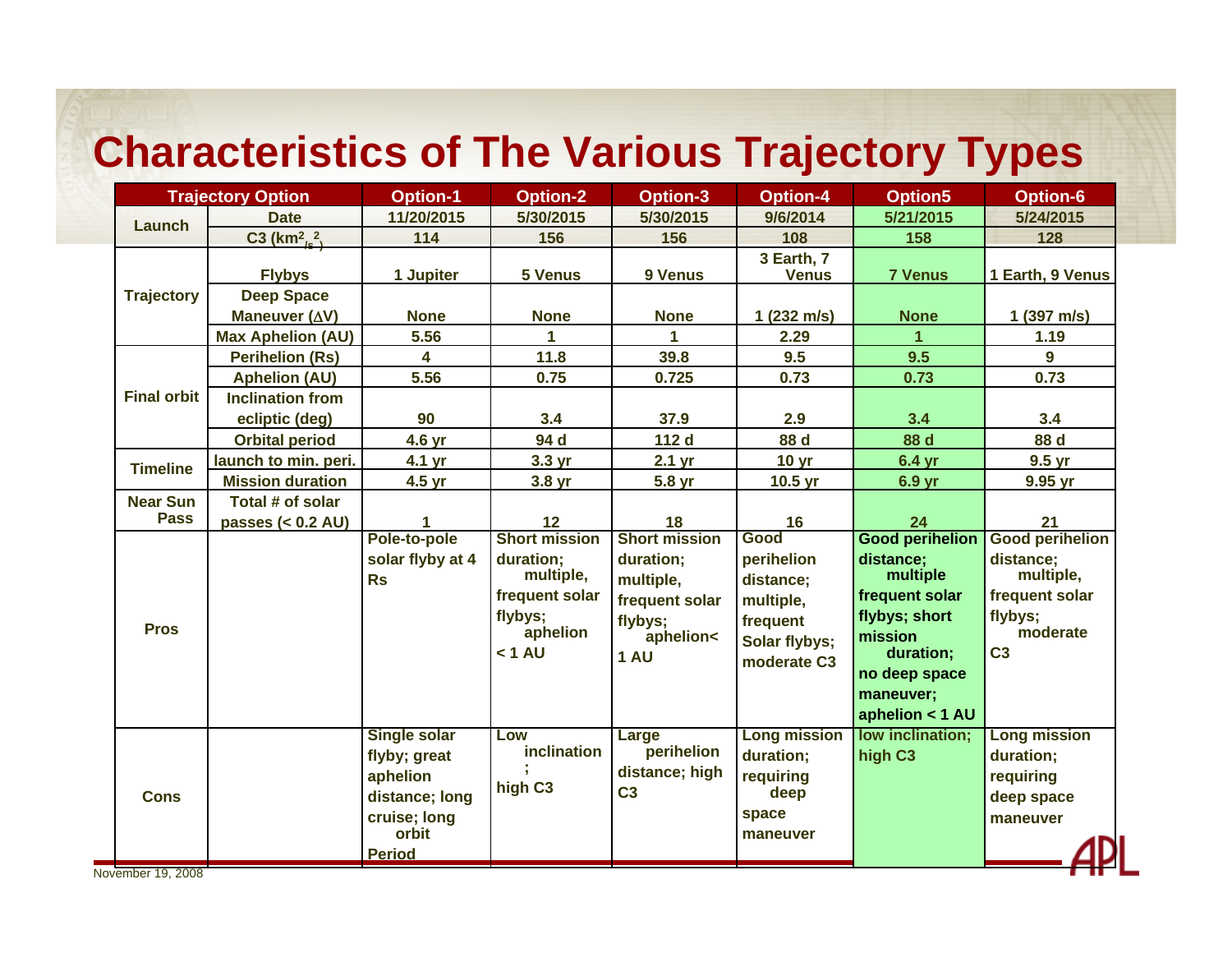# **V7GA Launch Opportunity (occurring every 19 months)**

| <b>Launch Opportunity</b> |                                                                     | 2013           | 2015           | 2017           | 2018           |
|---------------------------|---------------------------------------------------------------------|----------------|----------------|----------------|----------------|
| Launch                    | <b>Date</b>                                                         | 10/25/2013     | 5/31/2015      | 1/10/2017      | 8/9/2018       |
|                           | Optimum C3 (km <sup>2</sup> /s <sup>2</sup> )                       | 170.0          | 155.6          | 177.2          | 157.0          |
| Trajectory                | <b>Flybys</b>                                                       | <b>7 Venus</b> | <b>7 Venus</b> | <b>7 Venus</b> | <b>7 Venus</b> |
|                           | <b>Deep Space Maneuver</b><br>$(\wedge \vee)$                       | <b>None</b>    | <b>None</b>    | <b>None</b>    | <b>None</b>    |
|                           | Max aphelion (AU)                                                   |                | 1              |                |                |
| <b>Final orbit</b>        | Perihelion (Rs)                                                     | 9.5            | 9.5            | 9.5            | 9.5            |
|                           | Aphelion (AU)                                                       | 0.73           | 0.73           | 0.72           | 0.73           |
|                           | Inclination from ecliptic<br>$(\text{deg})$                         | 3.4            | 3.4            | 3.4            | 3.4            |
|                           | Orbital period (day)                                                | 88             | 88             | 87             | 88             |
| <b>Near Sun</b><br>Pass   | Total # of solar passes<br>$< 0.2$ AU)                              | 24             | 24             | 24             | 24             |
| <b>Timeline</b>           | Launch to min<br>perihelion (yr)                                    | 6.4            | 6.4            | 6.4            | 6.4            |
|                           | <b>Mission duration</b><br>(including three 9.5-<br>Rs passes) (yr) | 6.9            | 6.9            | 6.8            | 6.9            |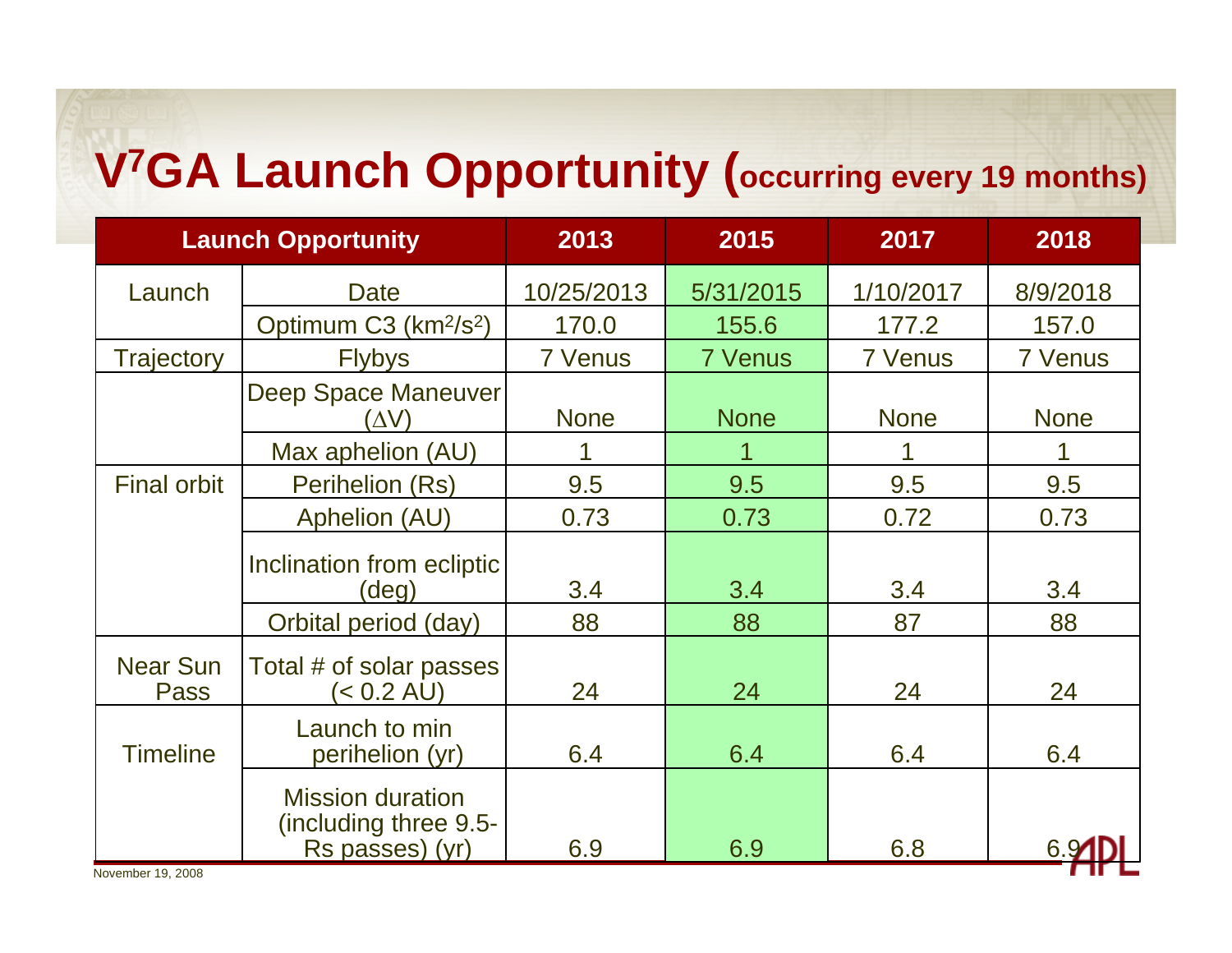#### **New EV7GA (Earth plus 7 Venus flyby-Gravity Assist) Design Strategy**

- **Maintained a mission concept similar to the 2015 baseline mission and kept all favorable trajectory features**
- **Utilized two different trajectory designs to lower launch C3 requirement, keeping the maximum launch C3 to no more than 158 km2/s2 (same as with 2015 launch)**
- **Designed the launch with two separate launch periods to increase the total number of launch dates under limited launch C3, a total of launch dates being increased to 4 weeks (1 week more than 2015 launch)**
- **Constrained to no deep space maneuvers as required**
- **Constrained maximum aphelion to 1 AU (same as with 2015 launch)**
- **Requiring no new changes to the spacecraft design to be developed for the 2015 launch**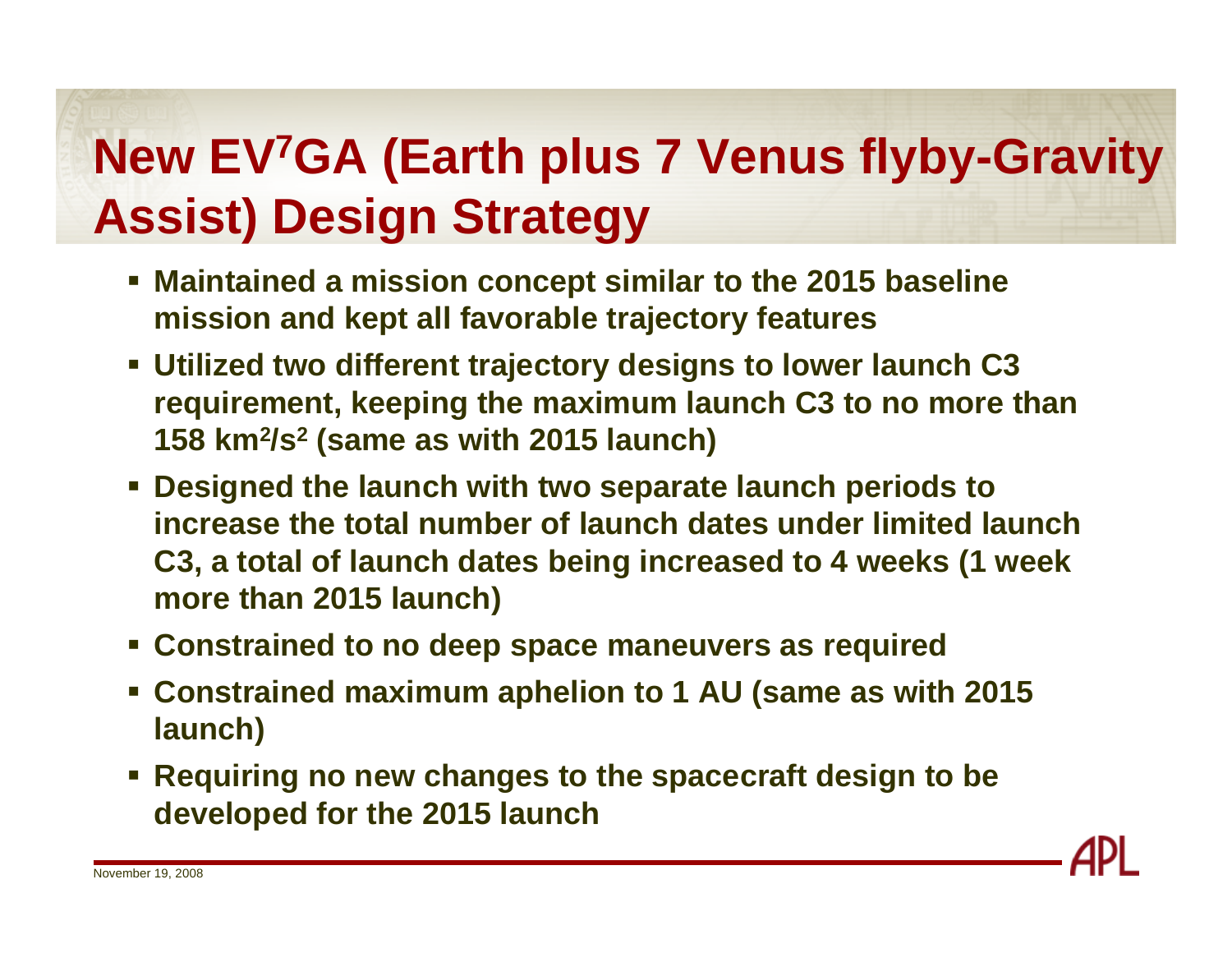# **New EV7GA Mission Design for 2017 Launch Preliminary Design**

- **Launch**
	- **Dates: Aug 3 -15, Aug 24 - Sept 7, 2017 (28 days) (1 week longer than 2015 launch)**
	- Ш **Max. Launch C3: 158 km2/s2 (***same as 2015 launch***)**
- **Trajectory Design**
	- **Earth-Venus-Venus-Venus-Venus-Venus-Venus-Venus Gravity Assists (EV7GA)** *(one extra Earth flyby than V7GA)*
	- **No deep space maneuver**
	- п **26 perihelion passes (2 passes more than** *V7GA***)**
	- $\mathcal{L}_{\mathcal{A}}$ **Aphelion < 1.05 AU**
	- **Perihelion gradually decreases to 9.5 R<sub>s</sub>**
- **Final Solar Orbit (***same as V7GA***)**
	- **Perihelion: 9.5 RS (8.5 Rs from Sun's surface)**
	- L. **Aphelion: 0.73 AU**
	- ×. **Inclination: 3.4 deg from ecliptic**
	- **Orbit period: 88 days**
- **Timeline**
	- ×, **Launch to 1st min perihelion (9.5 Rs): 7.3 to 7.4 years (***one year longer than V7GA***)**
	- ×. **Mission duration (3 passes @ 9.5 Rs): 7.8 to 7.9 years (***one year longer than V7GA***)**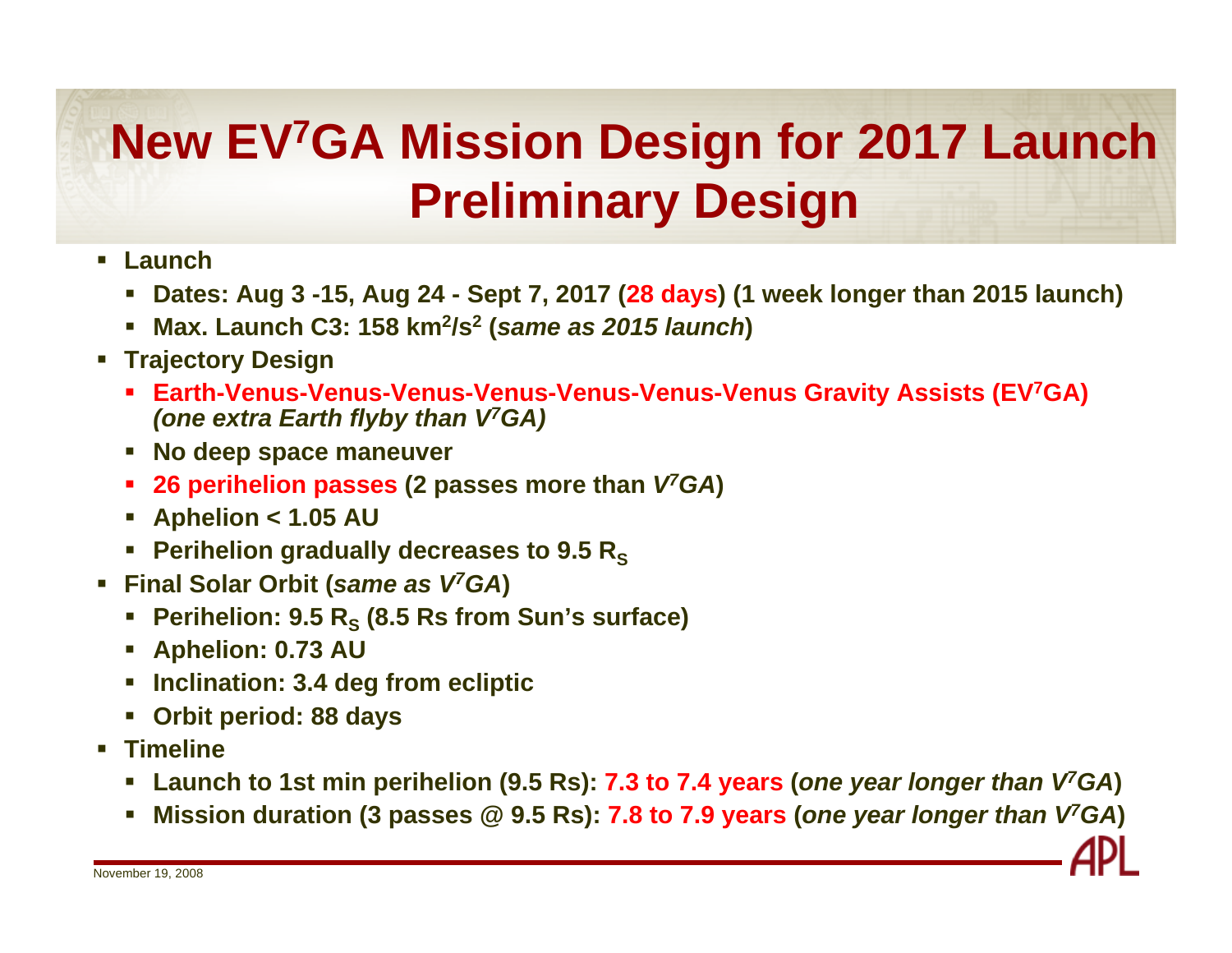# **EV7GA Mission Trajectory (Preliminary Design)**

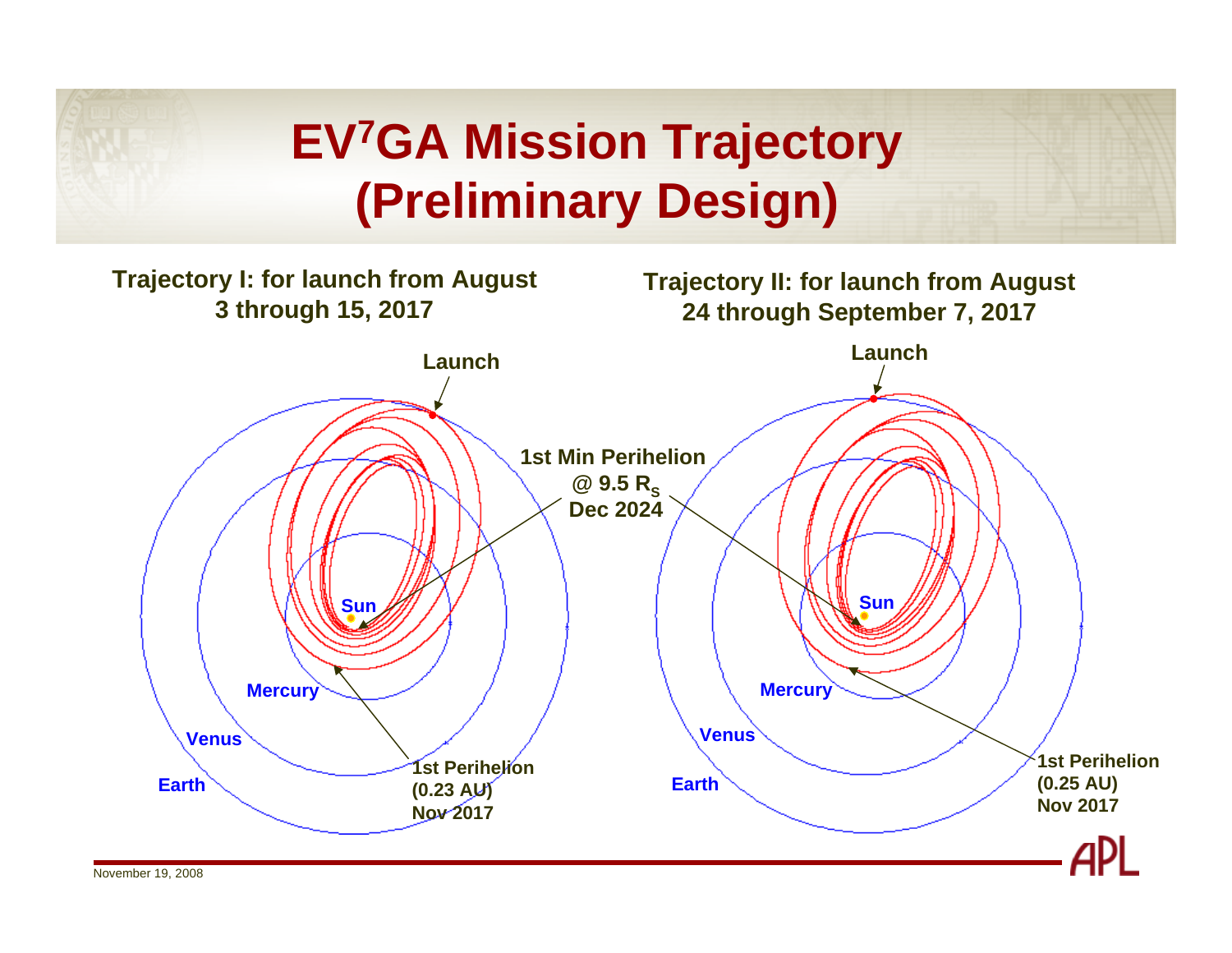#### **New V8GA (8 Venus Flyby-Gravity Assist) Mission Design for 2016 Launch Preliminary Design**

- **Launch**
	- **Dates: July 2016 (20 days or more) (***can be longer than 2015 launch***)**
	- ш **Max. Launch C3: ~154 km2/s2 (***less than 2015 launch***)**
- **Trajectory Design**
	- $\blacksquare$ **Eight Venus Gravity Assists (V8GA)** *(one more Venus flyby than V7GA)*
	- $\mathcal{L}_{\mathcal{A}}$ **No deep space maneuver**
	- $\blacksquare$ **27 perihelion passes (3 passes more than** *V7GA***)**
	- $\mathcal{L}_{\mathcal{A}}$ **Aphelion < 1.02 AU**
	- **Perihelion gradually decreases to 9.5 R<sub>s</sub>**
- **Final Solar Orbit (***same as V7GA***)**
	- ×, **Perihelion: 9.5 RS (8.5 Rs from Sun's surface)**
	- ×. **Aphelion: 0.73 AU**
	- П **Inclination: 3.4 deg from ecliptic**
	- **Orbit period: 88 days**
- **Timeline**
	- $\overline{\phantom{a}}$ Launch to 1st min perihelion (9.5 R<sub>S</sub>): 7.7 years (1.3 *years longer than V*<sup>7</sup>GA)
	- $\mathcal{L}_{\mathcal{A}}$ **Mission duration (3 passes @ 9.5 Rs): 8.3 years (1.4** *years longer than V7GA***)**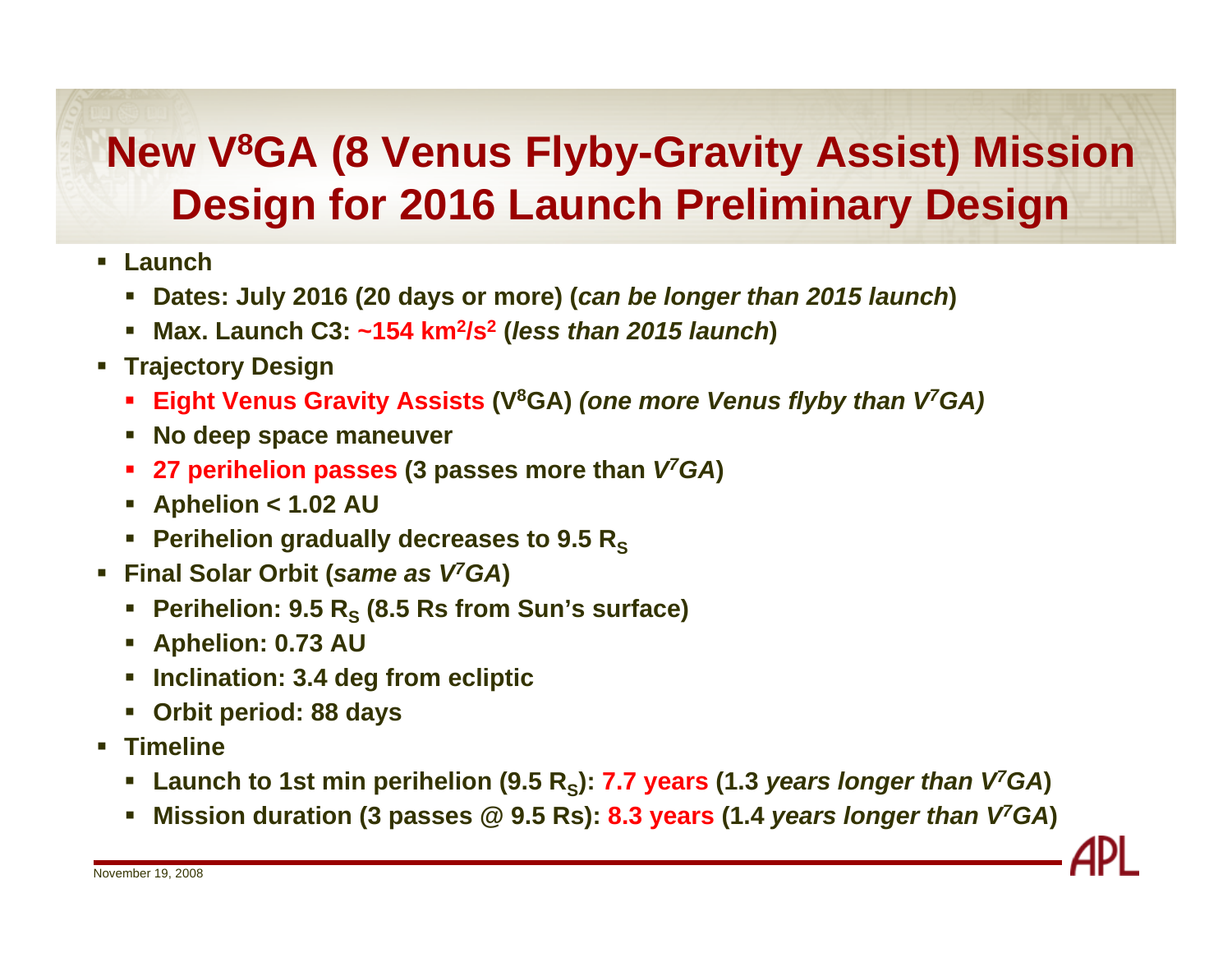# **V8GA Mission Trajectory Preliminary Design**



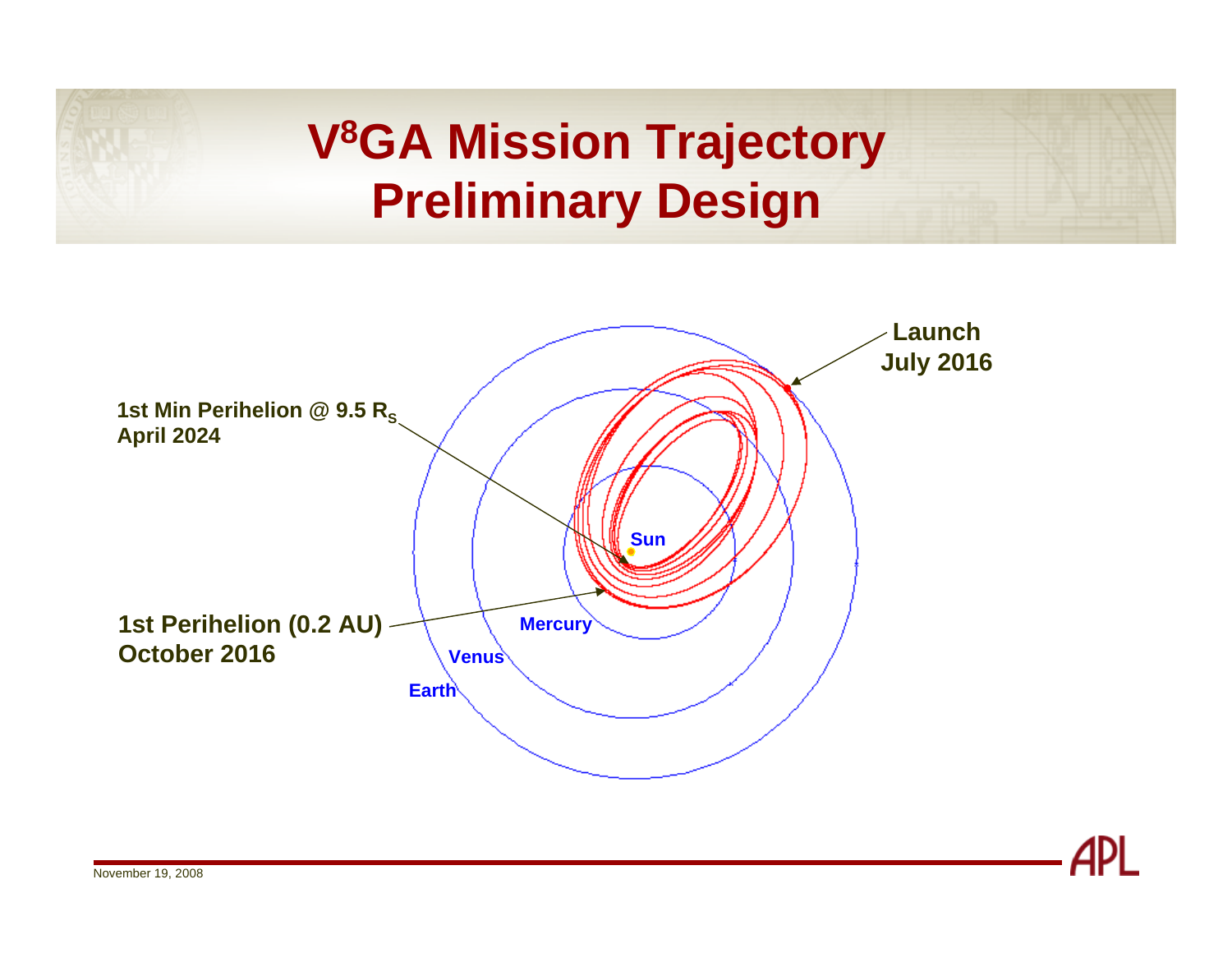# **Feasible Mission Designs Enabling Solar Probe Plus to Launch Yearly: 2015-2018**

| <b>Launch Year</b>                      | 2015              | 2016               | 2017     | 2018                   |
|-----------------------------------------|-------------------|--------------------|----------|------------------------|
| <b>Mission Design</b>                   | V <sup>7</sup> GA | EV <sub>7</sub> GA | $V^8GA$  | <b>V<sub>7</sub>GA</b> |
| Launch C3 (km2/s2)                      | 158               | 154                | 158      | 159                    |
| Launch Period (days)                    | 20                | 20                 | 28       | 20                     |
| <b>Number of Flybys</b>                 | $\overline{7}$    | 8                  | 8        | 7                      |
| <b>Minimum Perihelion</b>               | 9.5 Rs            | 9.5 Rs             | 9.5 Rs   | 9.5 Rs                 |
| Total # of Passes                       | 24                | 27                 | 26       | 26                     |
| # of $9.5$ -Rs Passes                   | 3                 | 3                  | 3        | 3                      |
| <b>Mission Duration (years)</b>         | 6.9               | 8.3                | 7.9      | 6.9                    |
| Date of 1 <sup>st</sup> Min. Perihelion | Oct 2021          | Apr 2024           | Dec 2024 | Dec 2024               |